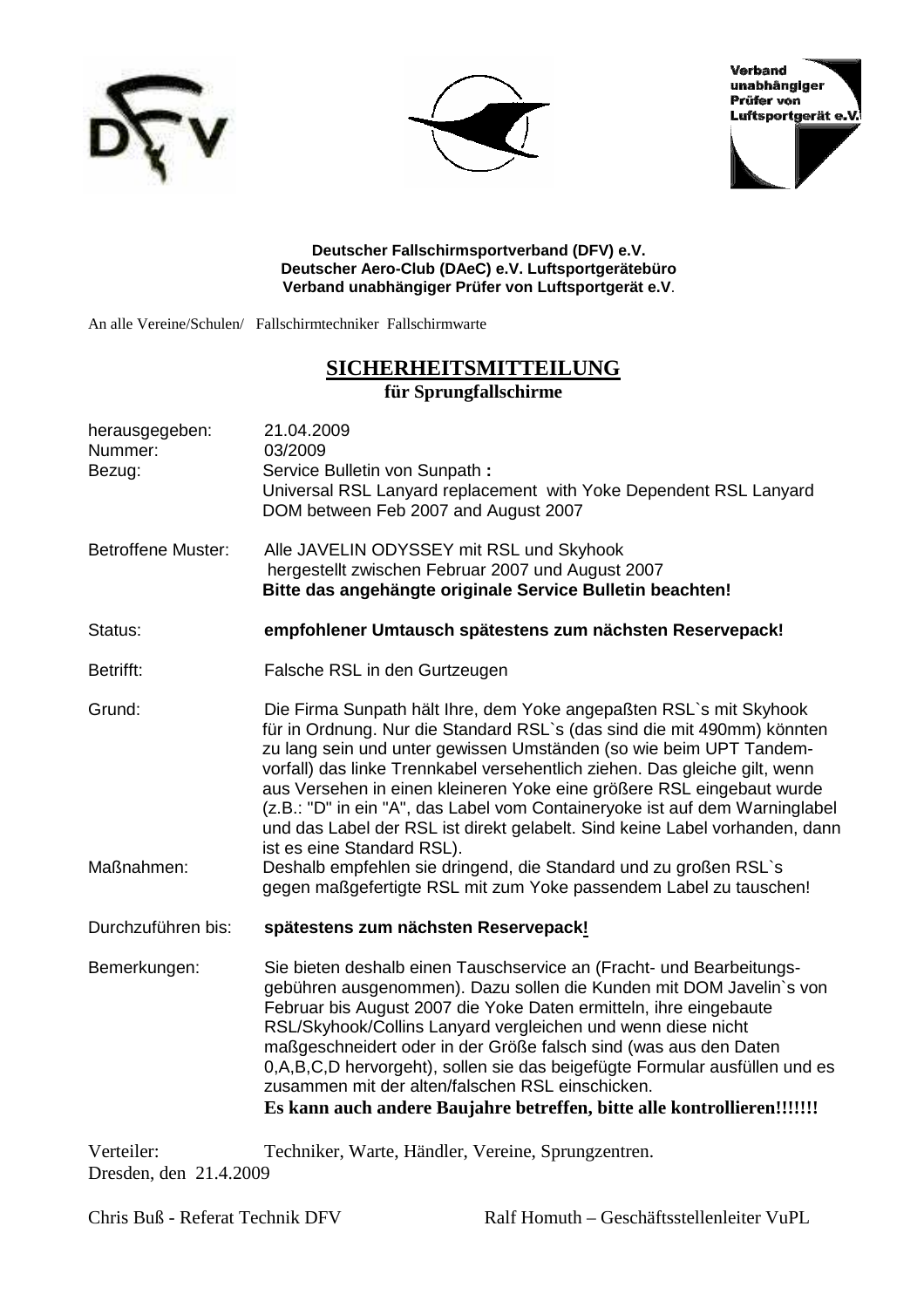

Sun Path Products, Inc. Product Improvement Notice Universal RSL Lanyard replacement with Yoke Dependent RSL Lanyard DOM between Feb 2007 and August 2007

As a result of the UUPT product improvements on the Skyhook RSL system, Sun Path Products, Inc. has completed testing on the Javelin Odyssey Harness/Container systems equipped with the Skyhook and Collins Lanyard systems. Our testing concluded that our YOKE DEPENDENT RSL lanyard is the appropriate length, which prevents inadvertent main riser release. When a yoke dependent length RSL lanyard is installed, the lanyard will load on the right main riser prior to engaging on the left side cutaway cable significantly to release the left main riser. Some systems have been delivered with a "universal length" RSL lanyard (490mm, 19 5/16"). These RSL lanyards are longer than our current yoke dependent RSL lanyard. These lanyards do have sufficient length to engage the left side cut away cable and release a left main riser in a certain situation. It is highly recommended that all Universal length RSL lanyard/Collins Lanyards be replaced with the Yoke dependent RSL lanyard by the next reserve repack.

To increase the safety and configuration consistency of the Javelin Odyssey harness/container system, Sun Path Products, Inc. is offering any owner of a Javelin Odyssey H/C manufactured between February 2007 and August 2007, a no charge RSL lanyard swap out. Those systems equipped with the Universal Reserve Static Line/Collins Lanyard are eligible for free "one for one" replacement from the manufacturer. The Universal length of RSL lanyard will be replaced with the current style Yoke dependent RSL lanyard at no charge to the customer except shipping and handling.

To determine whether your RSL lanyard is eligible and to redeem your new yoke dependent RSL lanyard, please have your harness/container inspected by a appropriately certificated FAA senior or master parachute rigger or foreign equivalent, follow the instructions below.

1. Determine container voke size and date of manufacture. Those manufactured between Feb 2007 and August 2007, are eligible.

 (The Yoke size and date of manufacture will be located on the TSO label found on the pocket flap behind the orange warning label on the back pad) Find Yoke size of Container, this will be Letter designator. (O, A, B, C, D)<br>Yoke Date of Manufacture Date of Manufacture

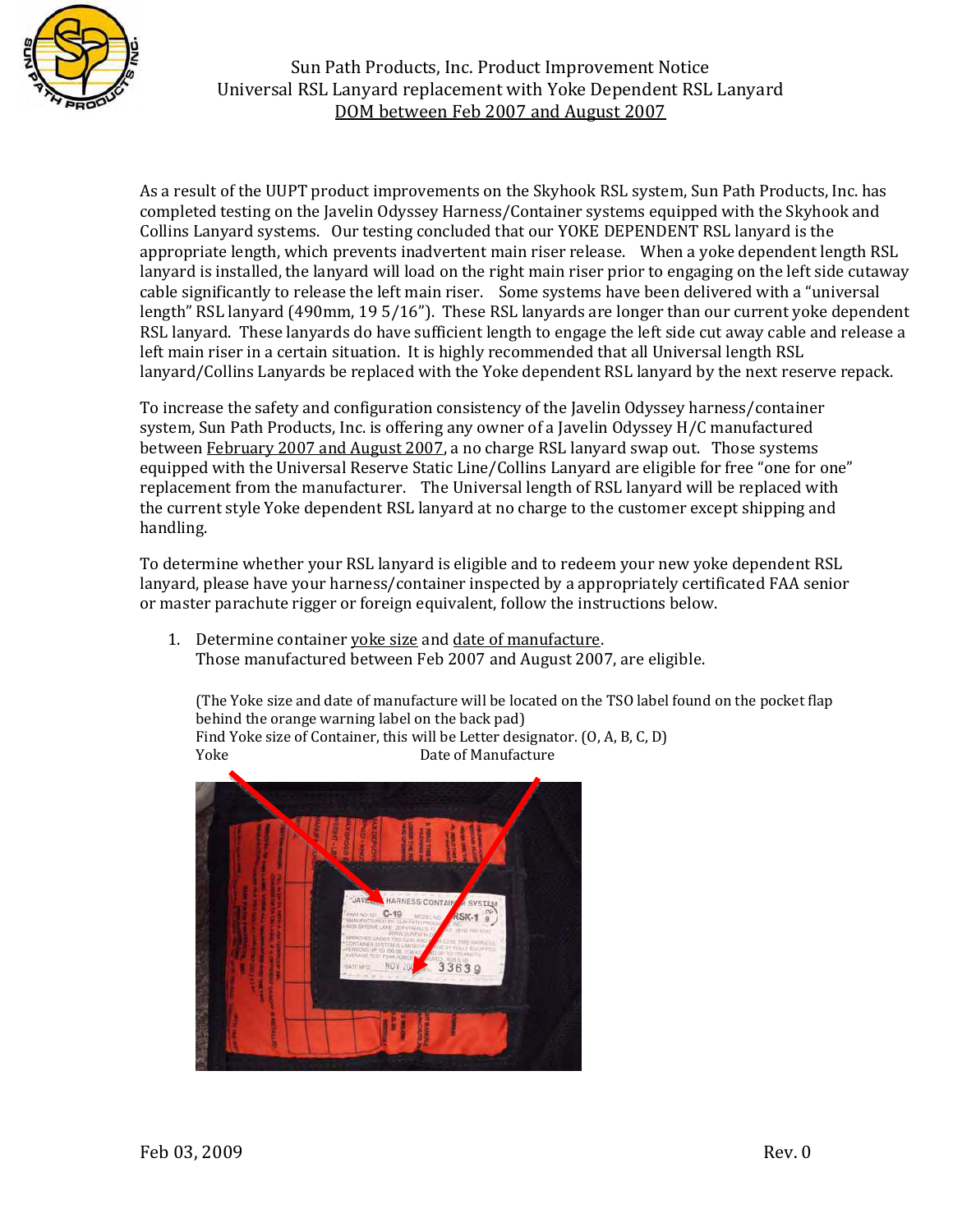

2. Locate the RSL lanyard; inspect the lanyard to see if it has the appropriate part label indicating the YOKE SIZE. Ensure that the yoke size on the RSL lanyard label matches the yoke size of the container on the TSO label. (see example below)

(The RSL lanyard is on the wearers' right side. The snap shackle is attached to the wearers' right side main riser and the lanyard is located in a sleeve, which runs under the right reserve riser. The label will be located on the looped end of the lanyard, opposite the snap shackle, near the housing split under the reserve risers.)



Example of Yoke Dependent RSL Lanyard JR007-SH

3. If you find that you do have this RSL lanyard shown above, there is no further action required and your RSL lanyard does not need to be replaced.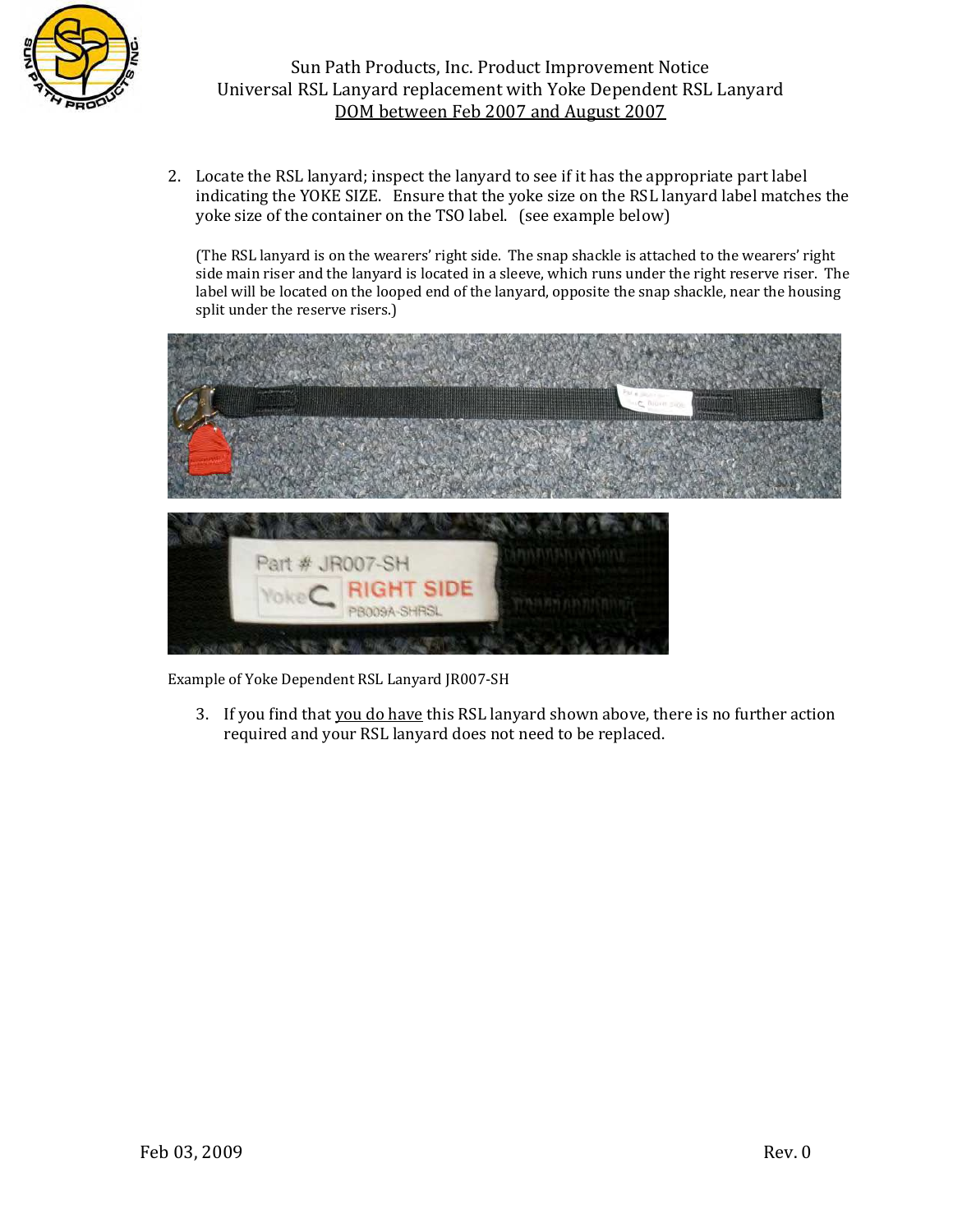

Sun Path Products, Inc. Product Improvement Notice Universal RSL Lanyard replacement with Yoke Dependent RSL Lanyard DOM between Feb 2007 and August 2007

## **UNIVERSAL RSL LANYARD FOUND:**



Example of Universal RSL lanyard/Collins lanyard with no label

The RSL Lanyard is eligible for a no charge replacement from the manufacturer if the harness container has a DOM between FEB 2007 - AUG 2007 and your findings reveal the following:

- a. RSL lanyard is found to be the NON LABELED Universal RSL Lanyard.
- b. RSL lanyard is found to be  $490$ mm  $+\frac{1}{25}$ mm  $(195/16'' + \frac{1}{10})$  (measure webbing end to end only)
- c. RSL lanyard yoke size does not match container yoke size.

If your RSL lanyard is eligible for replacement based on the criteria above, please fill out the RSL replacement form and send it to the address below included with the old RSL for prompt redelivery.

For technical questions regarding this information, please contact dave@sunpath.com or  $sunpath$ rigging@sunpath.com.

For processing questions or information, please contact parts@sunpath.com or call the parts department (Larry) at (910) 875-9002.

Sun Path Products, Inc. Attn: PARTS 404 West Edinborough Ave. Raeford, NC 28376

Fax (910) 875-9262

Ph- (910) 875-9002 Monday – Thursday 9am- 5pm EDT

NOTE: All replacement lanyards will be shipped USPS unless paid for and directed otherwise by the customer or recipient.